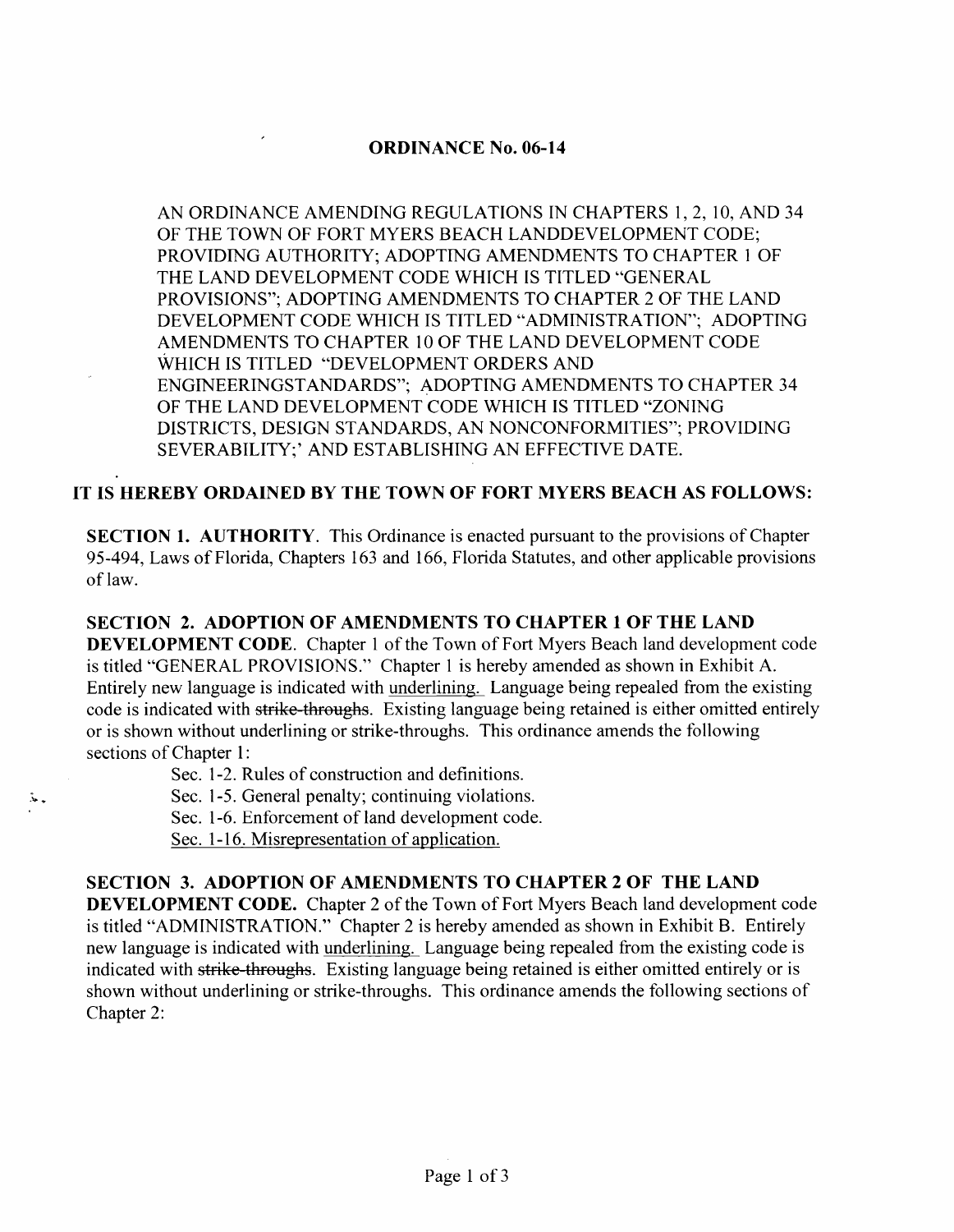Article I. In General ,

Sec. 2-2. Compliance agreements.

### Article IV. Impact Fees

Sec. 2-306. Computation of amount.

# Article V. Code Enforcement

# Division 1. Generally

Sec. 2-4520. Intent.

# Division 2. Special Master Magistrate

Sec. 2-421. Creation of position of special master-magistrate.

- Sec. 2-422. Applicability.
- Sec. 2-423. Definitions.
- Sec. 2-424. Enforcement procedure.
- Sec. 2-425. Conduct of hearing.
- Sec. 2-426. Powers of the code enforcement special master-magistrate.
- Sec. 2-427. Penalties Administrative fines, costs, and liens.
- Sec. 2-428. Request for rehearing and appeals.

Sec. 2-429. Notices.

# Division 3. Citations

Sec. 2-430. Citation procedures; penalties.

Sec. 2-431. Conflict.

# SECTION 5. ADOPTION OF AMENDMENTS TO CHAPTER 10 OF THE LAND

DEVELOPMENT CODE. Chapter 10 of the Town of Fort Myers Beach land development code is titled "'DEVELOPMENT ORDERS AND ENGINEERING STANDARDS." Chapter 10 is hereby amended to replace the term "special master" where it appears three times in Sec. 10- 112 with the term "special magistrate." This ordinance amends the following section of Chapter 10:

# Article II. Development Orders and Plats

Division 2. Development Orders

Sec. 10-112. Appeals.

# SECTION 6. ADOPTION OF AMENDMENTS TO CHAPTER 34 OF THE LAND

DEVELOPMENT CODE. Chapter 34 of the Town of Fort Myers Beach land development code is titled "ZONING DISTRICTS, DESIGN STANDARDS, AND NONCONFORMITIES." Chapter 34 is hereby amended to replace the term "special master" where it appears in the sections listed below with the term "special magistrate." This ordinance amends the following section of Chapter 34:

# Article II. Zoning Procedures

 $\mathcal{L}_{\mathcal{A}}$ 

# Division 2. Town Council

Sec. 34-84. General procedures for actions on specific zoning applications.

Sec. 34-94. Special master magistrate proceedings under the Florida land use and environmental dispute resolution act  $(F.S. \S 70.51)$ 

# Article IV. Supplemental Regulations

# Division 12. Drug Paraphernalia

Sec. 34-1552. Determination of paraphernalia.

# Division 32.A. Short-Term Rentals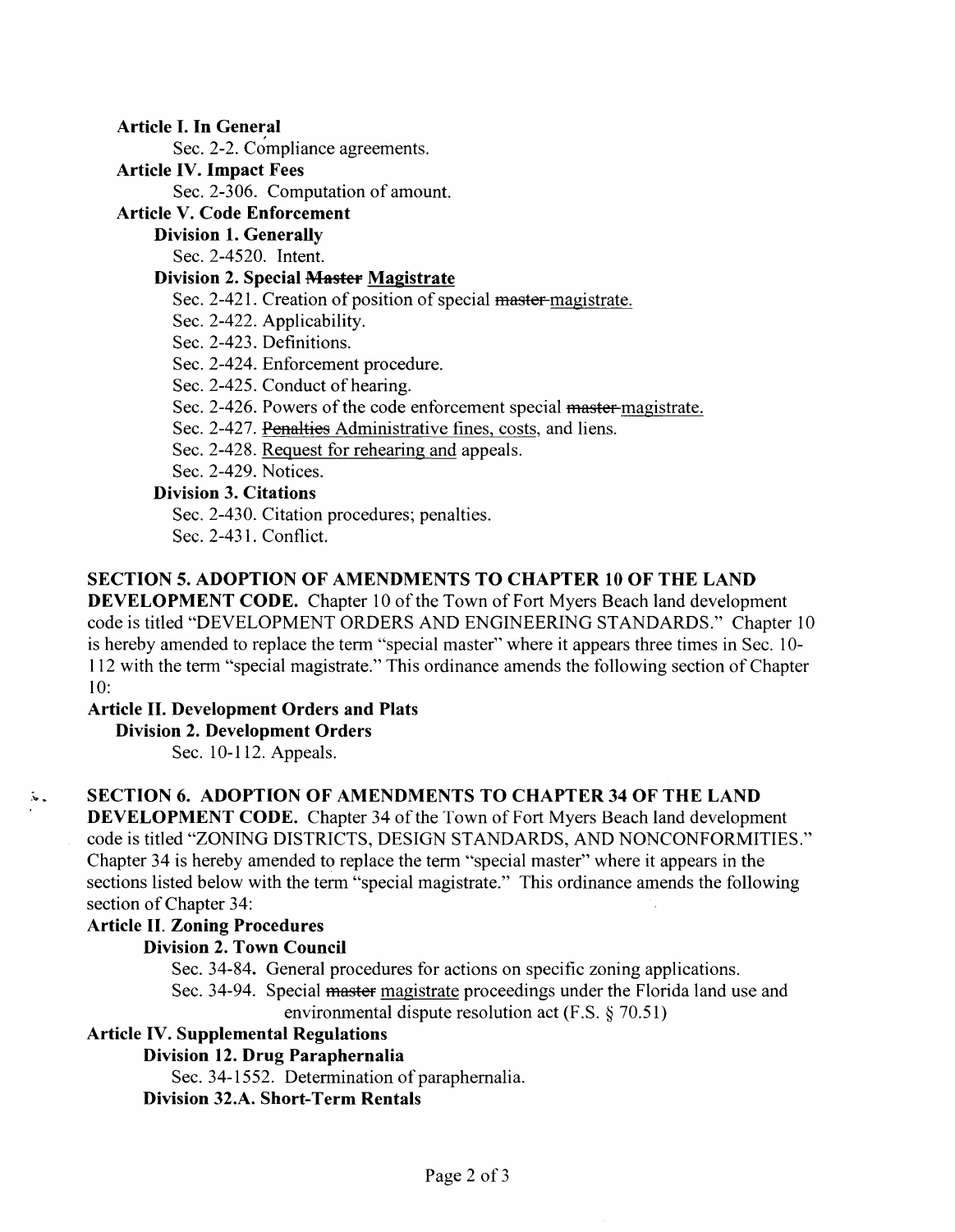Sec. 34-2394. Enforcement and penalties.

SECTION 7. SEVERABILITY. If any one of the provisions of this ordinance should be held contrary to any express provision of law, or contrary to the policy of express law although not expressly prohibited, or against public policy, or for any reason whatsoever be held invalid, then such provision shall be null and void and shall be deemed separate from the remaining provisions of this ordinance, and in no way shall affect the validity of all other provisions of this ordinance.

SECTION 8. EFFECTIVE DATE. This ordinance shall take effect immediately upon its adoption.

The foregoing ordinance was enacted by the Town Council upon a motion by Council Member Shenko and seconded by Vice Mayor Massucco and, upon being put to a vote, the result was as follows:

| Mayor Dennis Boback     | ave    |
|-------------------------|--------|
| Vice-Mayor Don Massucco | aye    |
| Charles Meador, Jr.     | absent |
| <b>Garr Reynolds</b>    | ave    |
| Bill Shenko, Jr.        | aye    |

DULY PASSED AND ENACTED this 18th day of September, 2006.

 $\ddot{r}$  .

 $B_1$ 

Michelle D. Mayber, Town Clerk

Approved as to form by:

*kltiC@)* 

A'nne Dalton, Town Attorney

# **ATTEST: TOWN OF FORT MYERS BEACH**

'I i  $\sqrt{2}$ By: *Denne C. Orthoch* 

Dennis C. Boback, Mayor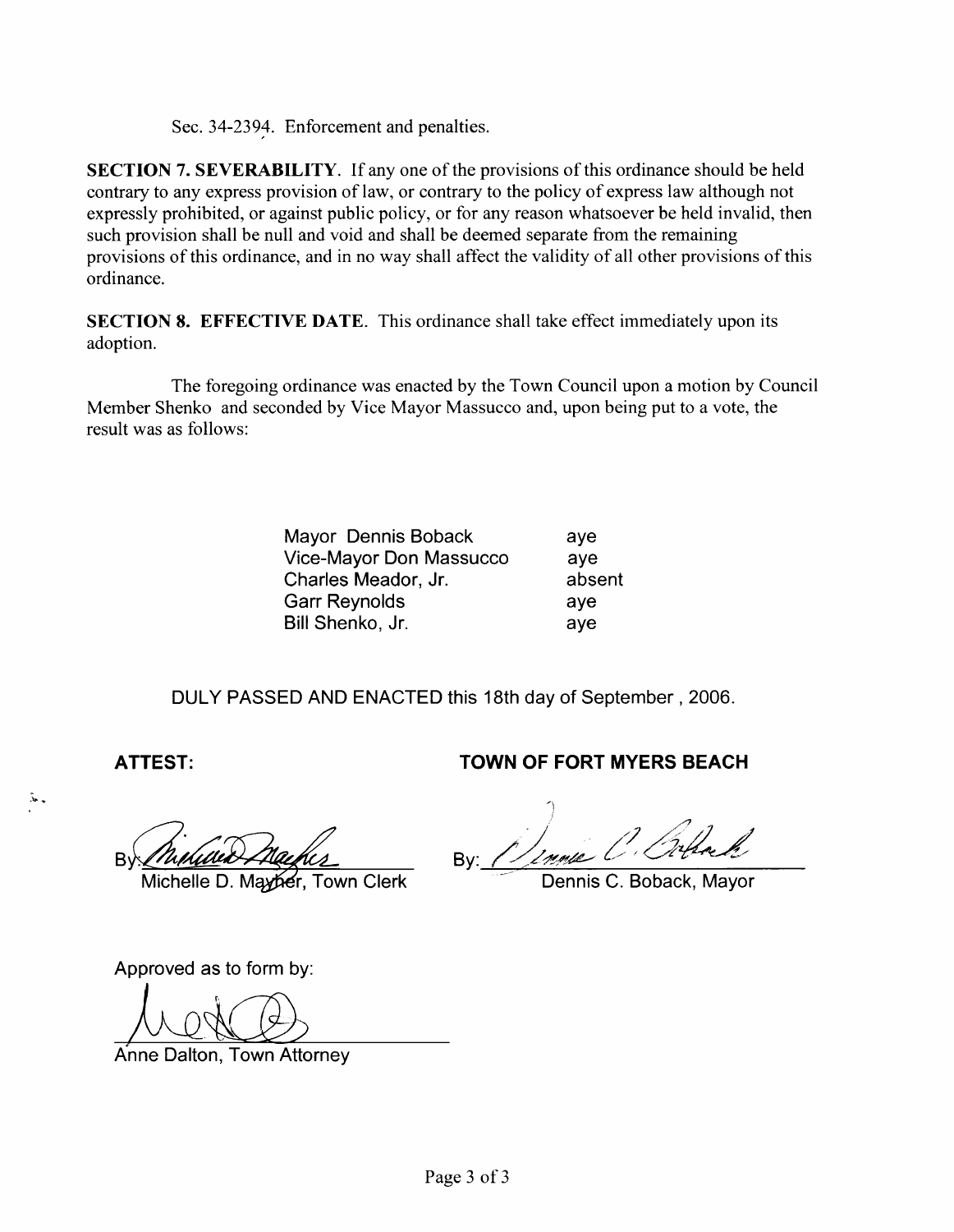# **EXHIBIT A**

# **FORT MYERS BEACH LAND DEVELOPMENT CODE**

# **CHAPTER 1 — GENERAL PROVISIONS**

#### **Sec. 1-2. Rules of construction and definitions.**

- (a) *[this subsection unchanged]*
- (b) *[this subsection unchanged]*

(c) The following words, terms and phrases, when used in this code, will have the meanings ascribed to them in this subsection, except where the context clearly indicates a different meaning:

.....

*Director* means the town manager or any person to whom the town manager has delegated the authority to administer any portion of this code, or that person's designee.

.....

*[no further changes to this subsection]*

# **Sec. 1-5. General penalty; continuing violations.**

- (a) *[this subsection unchanged]*
- (b) *[this subsection unchanged]*
- (c) *[this subsection unchanged]*

(d) In addition to the criminal penalties and enforcement procedures provided in this code, the violation of any provision of this code may be:

- (1) restricted by injunction, including a mandatory injunction;
- (2) enforced by action of the code enforcement special magistrate master, in accordance with §§ 2-421–2-429;
- (3) enforced by citation, in accordance with §§ 2-430; and
- (4) otherwise abated in any manner provided by law, including other equitable or civil relief.

Any such suit or action may be instituted and maintained by the town council, by any citizen of the town, or by any person affected by the violation of this code.

#### **Sec. 1-6. Enforcement of land development code.**

(a) Enforcement of the provisions of this code is the responsibility of the town manager unless otherwise provided by this code. When so authorized by interlocal agreement, the director of the Lee County department of community development and his designees shall administer and enforce these provisions Whenever the town council contracts with another governmental entity or entities and/or third party vendor(s) to provide services related to administration and enforcement of specific portions of this code, such other part(ies) shall administer and enforce such specific portion(s) on behalf of the Town of Fort Myers Beach.

(b) Except where otherwise provided by this code, the director will town manager, or other party if authorized by interlocal agreement, shall have the discretion using accepted rules of statutory construction to interpret and apply these provisions, using accepted rules of statutory construction.

#### **Sec. 1-16. Misrepresentation of application.**

The town may revoke a permit or approval issued under the provisions of this code if there has been any false statement or misrepresentation in the application or plans upon which the permit or approval was based.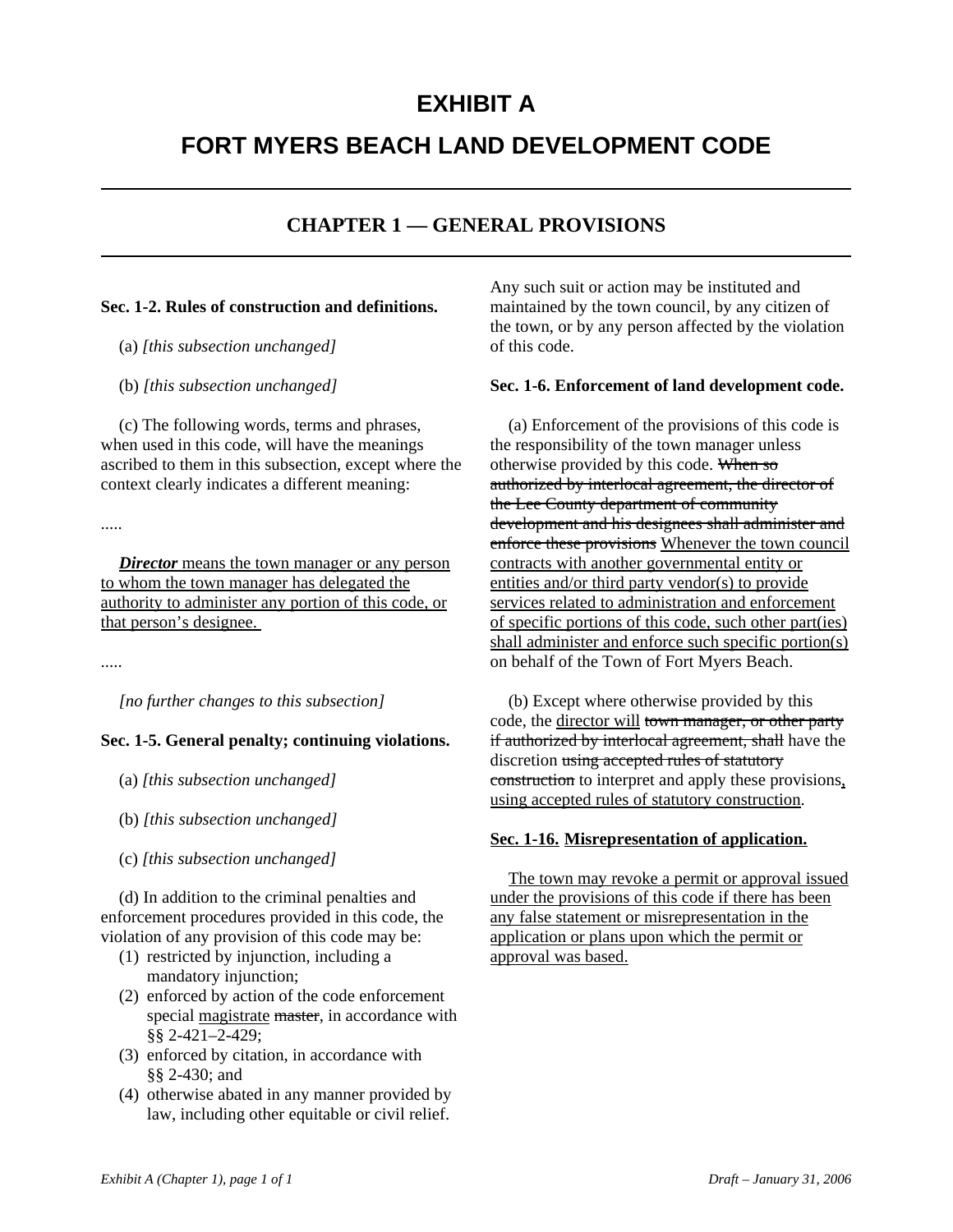# **EXHIBIT B FORT MYERS BEACH LAND DEVELOPMENT CODE**

# **CHAPTER 2 — ADMINISTRATION**

# **ARTICLE I. IN GENERAL**

#### **Sec. 2-2. Compliance agreements.**

(a) *Authority***.** The director town manager has the authority to enter into compliance agreements to facilitate compliance with the terms and conditions of this code. However, the town manager is under no obligation to enter into such an compliance agreement.

(b) *Purpose***.** The purpose of a compliance agreement is to provide an alternative means to reach compliance with the terms of this code in the event a violation is discovered.

(c) *Timeframe for entry. Procedure*. Compliance agreements may only be entered into prior to the violator's receipt of a notice of hearing of code enforcement action before the code enforcement special magistrate master.

(d) *Procedure.* The compliance agreement must be in writing, signed by all parties, and executed in recordable form, after review and approval by the town attorney. At a minimum, the agreement must specifically set forth the terms and obligations necessary to abate the violation. for the violator to comply with the code, indicate that the violator must pay all costs incurred in enforcing the agreement, and provide a specific time frame for the violator to comply. The agreement must also provide a specific abatement time frame. The town may, at its option, record the compliance agreement in the public records. If a copy of the agreement is recorded, the town will record a satisfaction or release of the agreement once the violation is deemed abated. The violator parties must comply with all terms of the agreement, within the stated time frame, before for the violation will to be deemed abated. In the event

the parties fail to comply with the terms of the agreement, the town may pursue code enforcement action. If the town pursues code enforcement action subsequent to the execution of the compliance agreement, the terms of the agreement will have no further effect on the parties and will not be binding on the special master.

(e) *Recording in Public Records.* The town may, at its option, record the compliance agreement in the public records of Lee County. Upon fulfillment of its terms, the town will record a satisfaction or release of the agreement, if recorded. The violator must pay all costs of recording the original agreement and any satisfaction or release thereof.

(f) (d) *Enforcement***.** If the violator fails to comply with the compliance agreement, the Town may (i) pursue code enforcement action, in which case the compliance agreement will automatically deemed to be null and void, will have no further effect on the parties, and will not be binding on the special magistrate; or (ii) enforce the terms and conditions of the a compliance agreement may be enforced in a court of competent jurisdiction by injunction or an action for specific performance, in the town's sole discretion. In the event the parties execute but do not perform all obligations under an agreement, the town may pursue code enforcement special master action in accordance with article V. The special magistrate master is not responsible for the enforcement of compliance agreement obligations.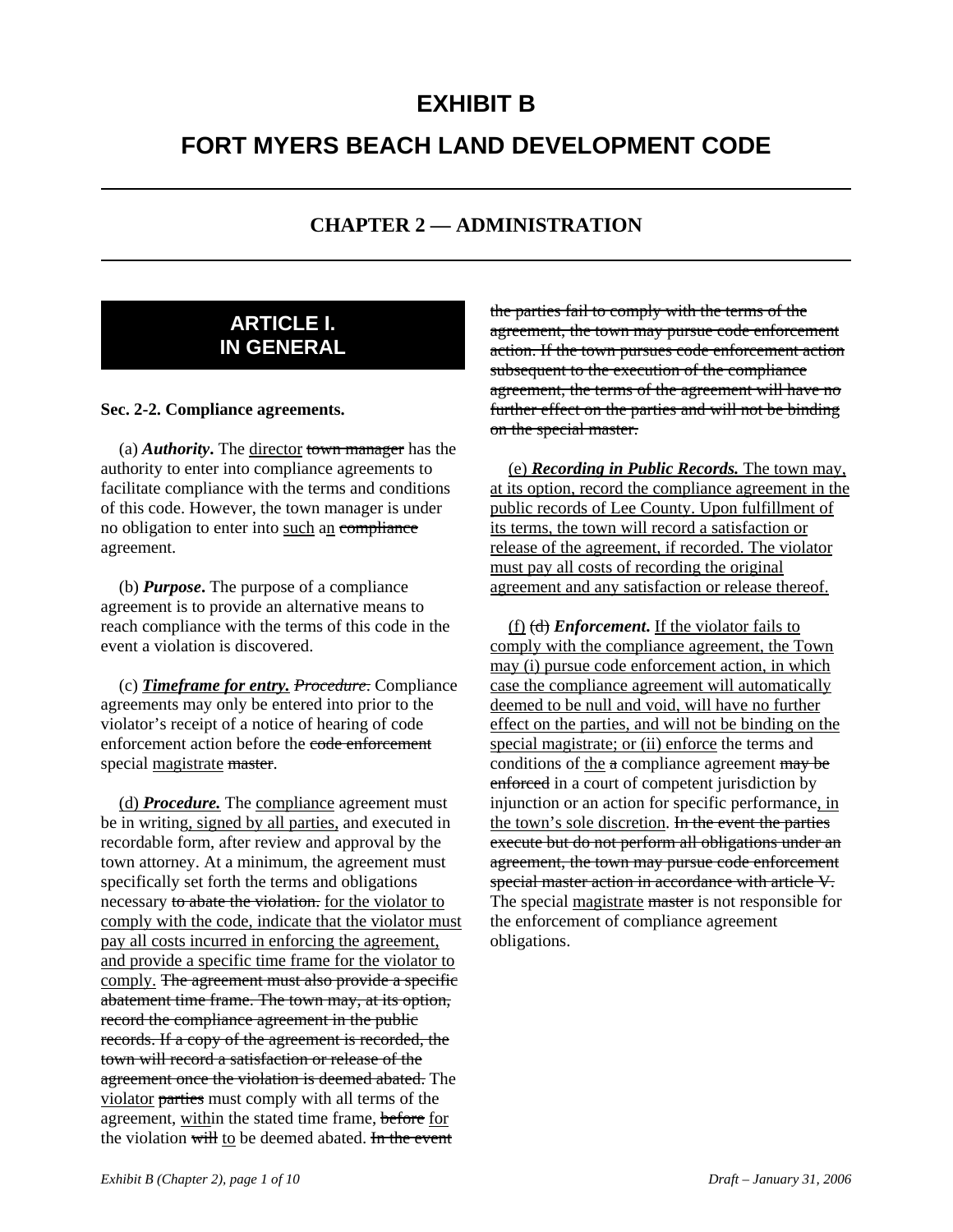# **ARTICLE IV. IMPACT FEES**

#### **Sec. 2-306. Computation of amount.**

(a) At the option of the feepayer, the amount of the impact fees may be determined by the schedule set forth in this section.

- (b) *[no changes to this subsection]*
- (c) *[no changes to this subsection]*
- (d) *[no changes to this subsection]*
- (e) *[no changes to this subsection]*
- (f) *[no changes to this subsection]*
- (g) *[no changes to this subsection]*

|                                                                                         | <b>Impact Fees</b> (rounded to nearest dollar) <sup><math>\prime</math></sup> |                   |                           |                           |                            |  |
|-----------------------------------------------------------------------------------------|-------------------------------------------------------------------------------|-------------------|---------------------------|---------------------------|----------------------------|--|
| <b>LAND USE TYPE</b>                                                                    | <b>Transportation</b>                                                         | Parks<br>Regional | Community                 | Fire<br><b>Protection</b> | Schools <sup>2</sup>       |  |
| <b>Residential:</b>                                                                     |                                                                               |                   |                           |                           |                            |  |
| Single-family residence                                                                 | \$2,971                                                                       | \$461<br>\$631    | \$788<br><del>\$655</del> | \$485<br>\$610            | \$4,309 <del>\$2,232</del> |  |
| Multiple-family building (per dwelling unit)                                            | \$2,059                                                                       | \$341<br>\$518    | \$591<br>\$485            | \$478<br>\$306            | \$1,704<br>\$691           |  |
| Timeshare unit                                                                          | \$2,237                                                                       | \$518<br>\$341    | \$591<br>\$485            | \$306<br>\$478            | \$0                        |  |
| Hotel/motel room                                                                        | \$2,237                                                                       | \$230<br>\$318    | \$363<br>\$327            | \$501<br>\$495            | \$0                        |  |
| Assisted living facility (per dwelling unit)<br>(see § 34-1415 for density equivalents) | \$1,017                                                                       | \$0               | \$0                       | \$478<br>\$306            | \$0                        |  |
| <b>Commercial</b> (fee per 1,000 sq. ft. except as noted):                              |                                                                               |                   |                           |                           |                            |  |
| Retail store or shopping center                                                         | \$5,063                                                                       | \$0               | \$0                       | \$476<br>\$621            | \$0                        |  |
| <b>Bank</b>                                                                             | \$8,038                                                                       | \$0               | \$0                       | \$476<br>\$621            | \$0                        |  |
| Car wash, self-service (fee per stall)                                                  | \$1,683                                                                       | \$0               | \$0                       | \$621<br>\$476            | \$0                        |  |
| Convenience store with gas pumps                                                        | \$11,250                                                                      | \$0               | \$0                       | \$476<br>\$621            | \$0                        |  |
| Movie theater                                                                           | \$7,427                                                                       | \$0               | \$0                       | \$476<br>\$621            | \$0                        |  |
| Restaurant, fast food                                                                   | \$12,763                                                                      | \$0               | \$0                       | \$621<br>\$476            | \$0                        |  |
| Restaurant, standard                                                                    | \$6,504                                                                       | \$0               | \$0                       | \$476<br>\$621            | \$0                        |  |
| <b>Office</b> (fee per 1,000 square feet):                                              |                                                                               |                   |                           |                           |                            |  |
| General office                                                                          | \$2,336                                                                       | \$0               | \$0                       | \$291<br>\$222            | \$0                        |  |
| Medical office                                                                          | \$7,716                                                                       | \$0               | \$0                       | \$222<br>\$291            | \$0                        |  |
| <b>Institutional</b> (fee per 1,000 square feet):                                       |                                                                               |                   |                           |                           |                            |  |
| Church                                                                                  | \$1,467                                                                       | \$0               | \$0                       | \$621<br>\$476            | \$0                        |  |
| Day care center                                                                         | \$4,107                                                                       | \$0               | \$0                       | \$476<br>\$621            | \$0                        |  |
| Elementary/secondary school (private)                                                   | \$643                                                                         | \$0               | \$0                       | \$476<br>\$621            | \$0                        |  |
| <b>Warehouse</b> (fee per $1,000$ square feet):                                         | \$1,461                                                                       | \$0               | \$0                       | \$216<br>\$78             | \$0                        |  |

# **FORT MYERS BEACH IMPACT FEE SCHEDULE**

*1 In addition to the impact fees listed, an additional 3 percent administrative charge will be levied in accordance with § 2-310(e).*

*<sup>2</sup> School impact fees are collected in accordance with Lee County Ordinance No. 05-25 01-21, effective January 1, 2006. December 1, 2001.*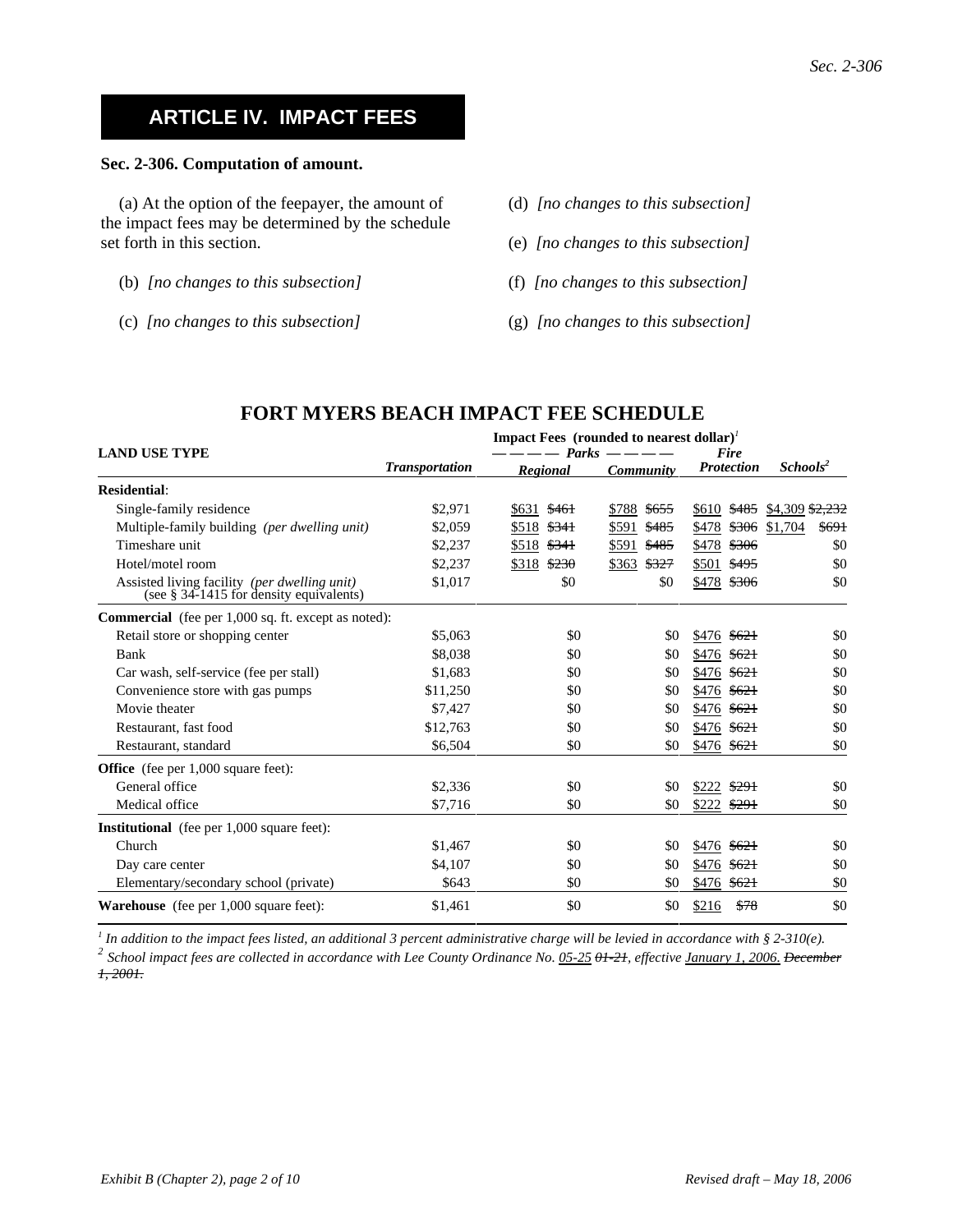# **ARTICLE V. CODE ENFORCEMENT**

# **DIVISION 1. GENERALLY**

#### **Sec. 2-420. Intent and purpose.**

(a) The intent and purpose of this article is to promote, protect, and improve the health, safety, and welfare of the citizens of the town Fort Myers Beach by creating the position of code enforcement special magistrate master and granting him/her the power and authority to hold hearings and to impose administrative fines, including costs of prosecution, and other noncriminal penalties, in order to provide an equitable, expeditious, effective, and inexpensive method of enforcing any code, ordinance, or regulation in effect within the town, where a violation or repeated violation exists.

(b) The means of code enforcement described in this article are in addition to those described in § 1-5 of this code and as otherwise allowed by law or equity.

- (1) Division 2 of this article describes the use of a special master magistrate for code enforcement.
- (2) Division 3 of this article describes the use of civil citations to enforce town codes.

#### **DIVISION 2. SPECIAL MASTER MAGISTRATE**

#### **Sec. 2-421. Creation of position of special master magistrate.**

For the purpose of enforcing codes and regulations of the Town of Fort Myers Beach, The position of special master magistrate is hereby created pursuant to F.S. ch. 162 for the intent and purpose set forth in this code. of enforcing codes and regulations of the Town of Fort Myers Beach. Special magistrate will include the officer(s) appointed by the town council, including but not limited to any special magistrates pro tempore, with the power set forth in § 2-420 and § 2-426.

#### **Sec. 2-422. Applicability.**

This article is applicable to the incorporated area of the Town of Fort Myers Beach.

### **Sec. 2-423. Definitions.**

For the purposes of this article, the following words and phrases will shall have the meanings respectively ascribed to them by this section unless the context clearly indicates otherwise:

#### *Clerk* means the Town Clerk or his/her designee.

*Code or codes* means any ordinance or ordinances of the Town of Fort Myers Beach, as the same exist and as they may have been amended on the effective date of this article, and as the same may be amended from time to time.

*Code enforcement officer inspector* means an ordinance enforcement specialist or any authorized designated agent or employee of the town of Fort Myers Beach whose duty it is to assure enforce codes and ordinances enacted by the town. compliance. The term "code enforcement officer" will be construed to include the duties and authority of code inspectors as set forth in Florida law. Whenever the town council contracts with **Lee** County another governmental entity and/or thirdparty vendor to provide code enforcement services, Lee County the code inspectors enforcement officers for such other entity or vendor will shall serve as Fort Myers Beach town code enforcement officers. inspectors.

*Repeat violation* means a violation of a provision of a code or ordinance by a person who has previously been found by a special magistrate or through any other quasi-judicial process, or any judicial process, to have violated or who has admitted violating the same provision within five years prior to the current violation, notwithstanding whether the violations occur at different locations.

*Special master* means the officer appointed by the town council, including any deputy special master or special masters pro tempore, to hear matters concerning compliance with codes and ordinances.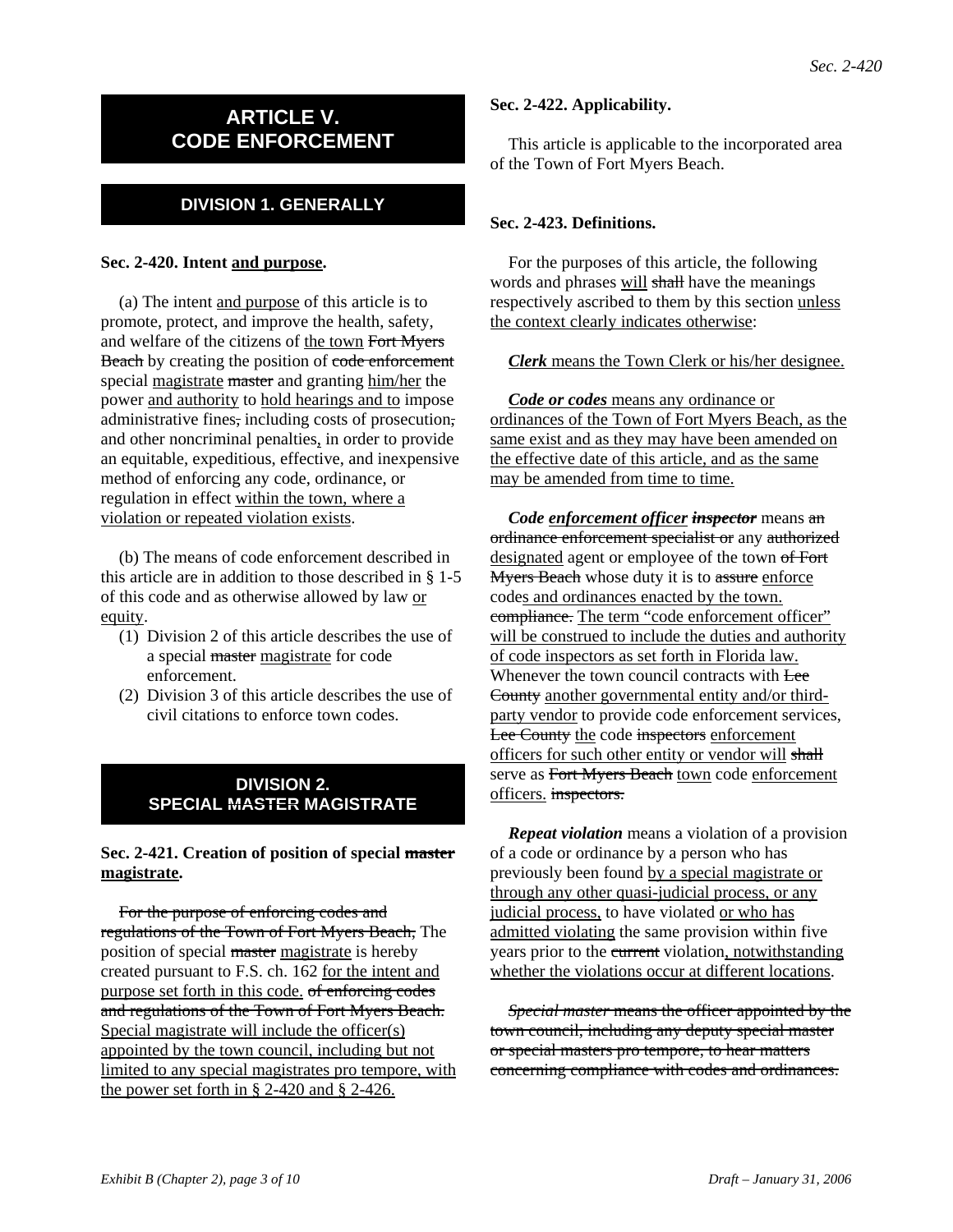#### **Sec. 2-424. Enforcement procedure.**

(a) *Initiation of proceedings.* It will be the duty of the code enforcement officer inspector to initiate code enforcement proceedings.

(b) *Initial violation.* Except as provided in §§ (c),  $\alpha$  and (d), and (e) of this section, if a code inspector finds a violation of any town code, ordinance, or regulations is found, the code enforcement officer will give the violator a notice indicating the type of violation found and the manner in which it may be corrected must be given to the violator. The notice must also and provideing a reasonable time in which to correct the violation. If the violation continues beyond the time provided on the notice for compliance correction or abatement, the code enforcement officer inspector may notify the special magistrate and request a hearing before the special master. The special magistrate, through the clerk, will schedule a hearing, and written notice of such hearing will be and provided written notice of the hearing to the violator: as set forth in § 2-429 below. If the violation is corrected and then recurs, or if the violation is not corrected by the time specified for correction by the code enforcement officer, the case may be presented to the special magistrate even if the violation has been corrected prior to the special magistrate hearing, and the notice will so state. A case may be presented to the special master even if the violation has been corrected prior to the hearing, provided the violation was not corrected within the specified time period or the violation was corrected and reoccurred and the notice indicates the possibility of these consequences.

(c) *Repeat violation.* If a repeat violation is found, the code enforcement officer will inspector must notify the violator but is not required to give the violator a reasonable time to correct the violation. The code enforcement officer, upon notifying the violator of a repeat violation, will notify the special magistrate and request a hearing. The special magistrate, through the clerk, will schedule a hearing and provide notice as set forth in § 2-429, of the type of violation and the manner in which it can be abated, but the violator is not entitled to a reasonable time in which to correct the violation. Once the violator has been notified of the repeat violation, the code inspector may request a hearing before the special master and provide written notice of the hearing to the violator. The case may be presented to the special master

magistrate even if the repeat violation is corrected prior to the hearing, provided, and the notice will so state. indicates the possibility of these consequences. If the repeat violation has been corrected, the special magistrate retains the right to schedule a hearing to determine costs and impose the payment of reasonable enforcement fees upon the repeat violator. The repeat violator may choose to waive his or her rights to this hearing and pay said costs as determined by the special magistrate.

(d) *Immediate hearing.* Notwithstanding anything else contained in this article, if the code enforcement officer inspector has reason to believe a violation or the condition causing the violation presents a serious threat to the public health, safety, and welfare, or if the violation is irreparable or irreversible in nature, the code enforcement officer inspector, after making will make a reasonable effort to notify the alleged violator, and may immediately notify the special magistrate and request an immediate hearing before the special master. The clerk will serve the alleged violator with notice of hearing. In addition, the special magistrate will notify the town, which may make all reasonable repairs which are required to bring the property into compliance. Making such repairs does not create a continuing obligation on the part of the town to make further repairs or to maintain the property and does not create any liability against the town for any damages to the property if such repairs were completed in good faith. The costs of such repairs will be borne by the owner and/or violator, as applicable.

(e) *Transfer of subject property.* If the owner of property that is subject to any enforcement proceeding before a special magistrate or court transfers ownership of such property between the time the initial pleading or notice, as applicable, was served and the time of the hearing, such owner must:

- (1) Disclose, in writing, the existence and the nature of the proceeding to the prospective transferee; and
- (2) Deliver to the prospective transferee a copy of the pleadings, notices, and other materials relating to the code enforcement proceeding received by the transferor; and
- (3) Disclose, in writing, to the prospective transferee that the new owner will be responsible for compliance with the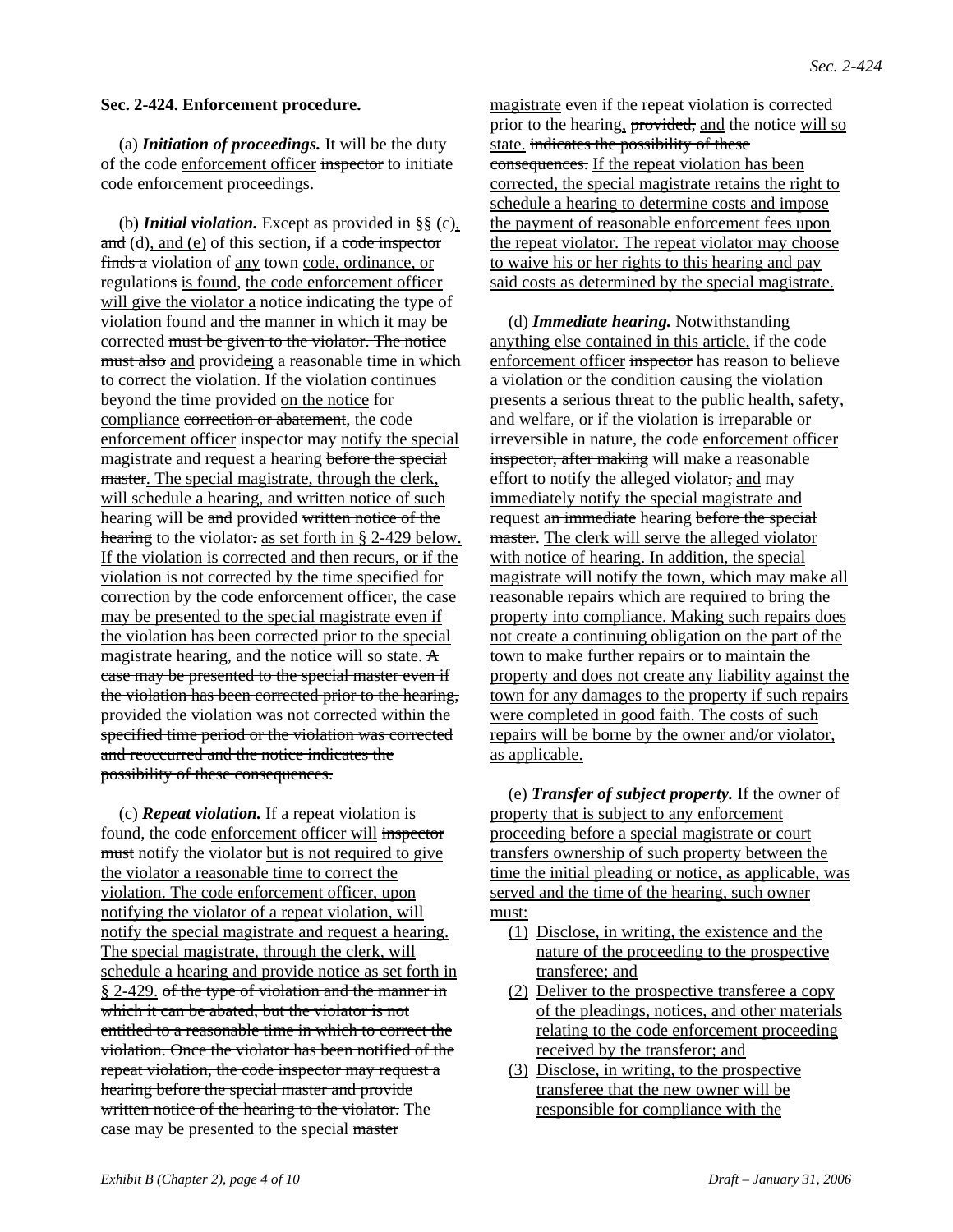applicable code and with orders issued in the code enforcement proceeding; and

(4) File a notice with the code enforcement officer regarding the transfer of the property, with the identity and address of the new owner and copies of the disclosures made to the new owner, within 5 days after the date of the transfer.

A failure to make the disclosures described in subsections  $(1)$ ,  $(2)$ , and  $(3)$  above before the transfer creates a rebuttable presumption of fraud. If the property is transferred before the hearing, the proceeding will not be dismissed, but the new owner will be provided a reasonable period of time to correct the violation before the hearing is held.

(f) *No Stay.* A request for an interpretation from the director as set forth in § 2-1, § 34-90, or § 34-265 of this code, or any appeal of such interpretation to the town council, will not act to stay any enforcement proceeding under this code unless specifically ordered by the special magistrate.

#### **Sec. 2-425. Conduct of hearing.**

(a) *Scheduling of hearings.* A regular time and place will be designated by the special master magistrate for code enforcement proceedings before the special magistrate. The frequency of these hearings will be based upon the number of cases to be heard. If necessary, The special master magistrate may also set a special hearing to take place on a day or at a time not regularly set aside for code enforcement proceedings, upon request of the code enforcement officer or at such other times as may be necessary. The code enforcement officer inspector is responsible for scheduling cases to be heard by the special master magistrate. Minutes will be kept of all hearings. All code enforcement proceedings and hearings will be open to the public, but no public input will be taken.

(b) *Prosecution of the case.* Each case on the code enforcement docket will be presented to the special master magistrate by the town attorney or by the director or his designee. If the town prevails in prosecuting a case before the special master magistrate, it will be entitled to recover all costs incurred in prosecuting the case. Such costs may be included in the lien authorized under this code and under F.S. 162.07 and 162.09(3). For purposes of this section, the issuance of an order finding

violation will be evidence that the town has prevailed in prosecuting the case.

(c) *Hearing testimony.* The special master magistrate will proceed to hear the cases on the docket for that day. All testimony will be under oath and recorded. The special magistrate will have the power to take testimony may be taken from the code enforcement officer inspector and the alleged violator. Formal rules of evidence will not apply, but fundamental due process will apply is to be observed and will govern the proceedings.

(d) *Special master magistrate order.* At Within 15 days after the conclusion of each the hearing, the special master magistrate will issue a written order containing findings of fact based on evidence of record and conclusions of law based on evidence of record, the actions necessary to abate any violation, the fine to be imposed if the violation is, or has not been, abated, and will issue an order affording the proper relief consistent with powers granted under this code and Florida law. Such order may include a notice that the order must be complied with by a specific date and that a fine may be imposed. and An award of the costs of prosecution due and owing to the town may also be imposed. The special master magistrate has the discretion to grant additional time for abatement of the violation. The date for abatement will be set out in the written order. If the violation is of the type described in § 2- 424(d), the cost of repairs incurred by the town pursuant to  $\S 2-427(a)$  may be included as part of along with the administrative fine and imposition of costs of prosecution if the order is not complied with by said date.

(e) *Recording the order.*  $\underline{A}$  certified copy copies of the orders may be recorded in the public records of Lee County and will constitute notice to any subsequent purchasers, successors in interest, or assigns if the violation concerns real property., and the findings in the recorded order therein are binding upon the violator and, if the violation concerns real property, any subsequent purchasers, successors in interest, or assigns. If an order has been recorded in the public records pursuant to this subsection, and the order is complied with by the date specified in the order, then after receiving proof the violation is abated, the special master magistrate will issue an order acknowledging abatement compliance that must also will be recorded in the public records. A hearing is not required to issue an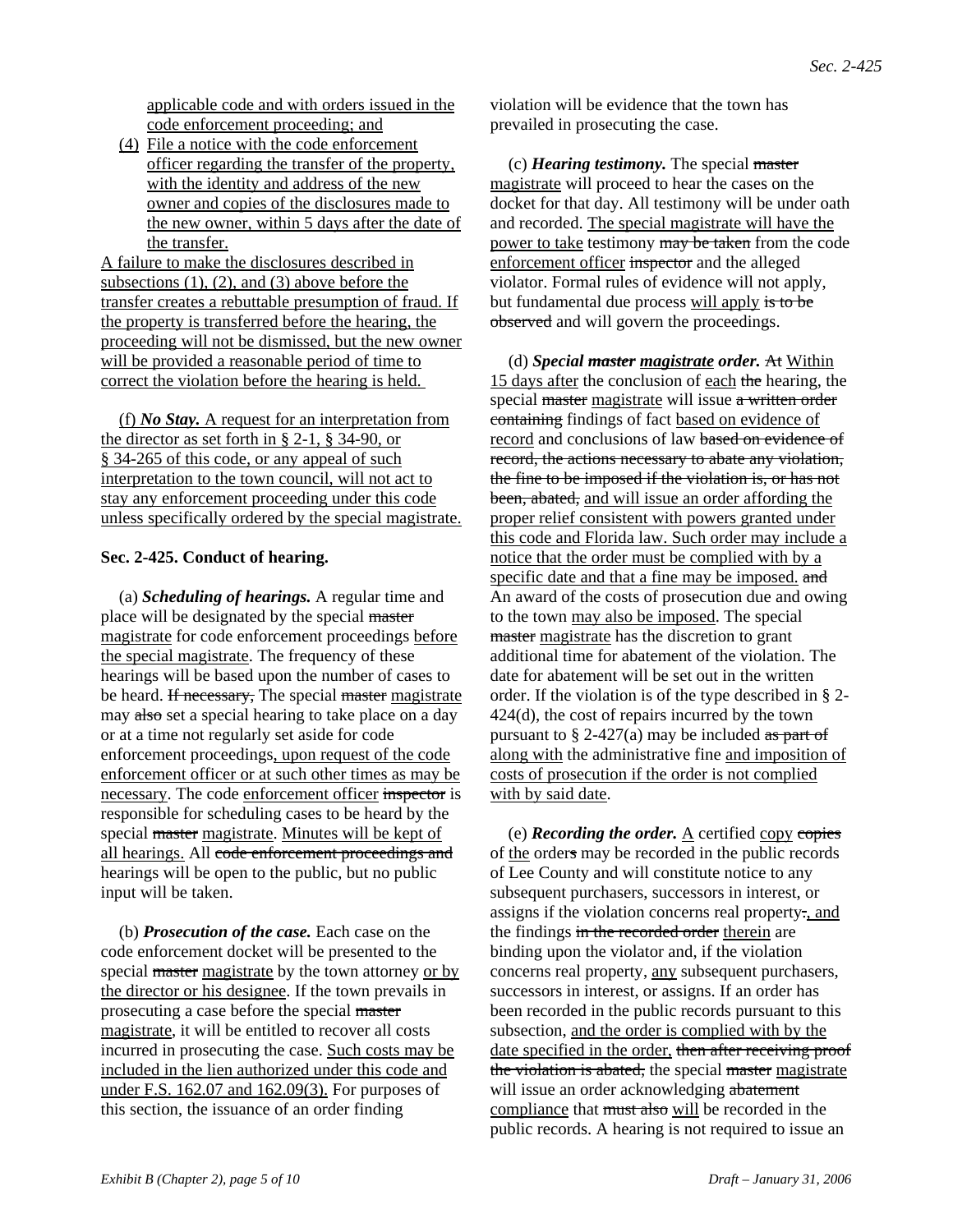order acknowledging abatement compliance. Failure of a violator to pay the costs of prosecution assessed against him/her by the date specified in the order finding violation may also result in the recording of the order in the public records of Lee County, and will constitute a lien on the subject property and all other properties of the violator. Nothing in this section will be construed to waive the violator's obligations under § 2-424(e) or other provisions of this code.

#### **Sec. 2-426. Powers of the code enforcement special master magistrate.**

The code enforcement special master magistrate has the power and authority to:

- (1) Adopt rules for the conduct of code enforcement hearings.
- (2) Subpoena alleged violators and witnesses to code enforcement hearings. Subpoenas may be served by the sheriff of the county.
- (3) Subpoena evidence to code enforcement hearings.
- (4) Hold hearings.
- (5)  $(4)$  Take testimony under oath.
- (6)  $(5)$  Issue orders having the force of law to command whatever steps are necessary to bring a violation into compliance, including but not limited to the imposition of administrative fines, costs of prosecution, and other noncriminal penalties.

#### **Sec. 2-427. Penalties Administrative fines, costs, and liens.**

#### (a) *Order by special magistrate. imposing*

*fine/lien.* The special master magistrate, upon sworn notification by the code enforcement officer inspector that an order of the special magistrate has not been complied with by the set time or upon finding that a repeat violation has been committed,  $\alpha$ code enforcement violation has not been abated, may order the violator to pay a fine not to exceed  $\frac{$250}{9}$  in an amount specified in this section for each day the violation continues past the date set by the special magistrate for abatement. compliance; or, in the case of a repeat violation, for each day the repeat violation continues, beginning with the date the repeat violation is found to have occurred by the code enforcement officer; or may order abatement. In addition, if the violation is a violation described in § 2-424(d) above, the special magistrate will notify the town which may take the actions set forth

with specificity in § 2-424(d). If an order requiring abatement has been issued by the special master, If a finding of a violation or a repeat violation has been made by the special magistrate as provided in this code, a hearing is will not be necessary for prior to issuance of an order imposing the imposition of a fine. However, if a dispute arises as to whether the violator has complied abatement has occurred, the special master magistrate may grant a request for hearing if the request is made by the violator respondent in writing, setting forth the reasons for dispute, either on the date set for abatement or within and received by the town or special magistrate no later than ten days thereafter. following the date specified in the order for compliance. If such hearing is held, testimony will be limited to the issue of compliance with the special magistrate's previous order and no new evidence as to whether a violation occurred will be allowed. For a repeat violation, the special master may order the violator to pay a fine not to exceed \$500 per day per violation from the date the repeat violation was noticed to the violator by the code inspector. If the violation is of the type described in  $§$  2-424(d), the special master magistrate must notify the town manager, who may make all reasonable repairs required to bring the property into compliance and may charge the violator with the reasonable cost of those repairs made by the town, along with the fine imposed under this section.

#### (b) *Penalties. Administrative fine*

(1) A fine imposed under this section will  $can$ not exceed \$250.00 per day for the first violation or \$500.00 per day for a repeat violation. However, if the special master magistrate finds a violation is irreparable or irreversible in nature, a fine of up to not to exceed \$5,000 per violation per day can may be imposed. Further, the fine may include The special magistrate may assess the cost of all repairs incurred by the town in accordance with subsection (a) hereof of this section as an additional component of the fine as well as the costs of prosecuting the case before the special master magistrate. For purposes of this article, prosecution costs of include, but are not limited to, recording costs, inspection costs, appearances by the code enforcement officer(s) inspector at hearings, preparation costs, photography costs, attorney fees, and similar items.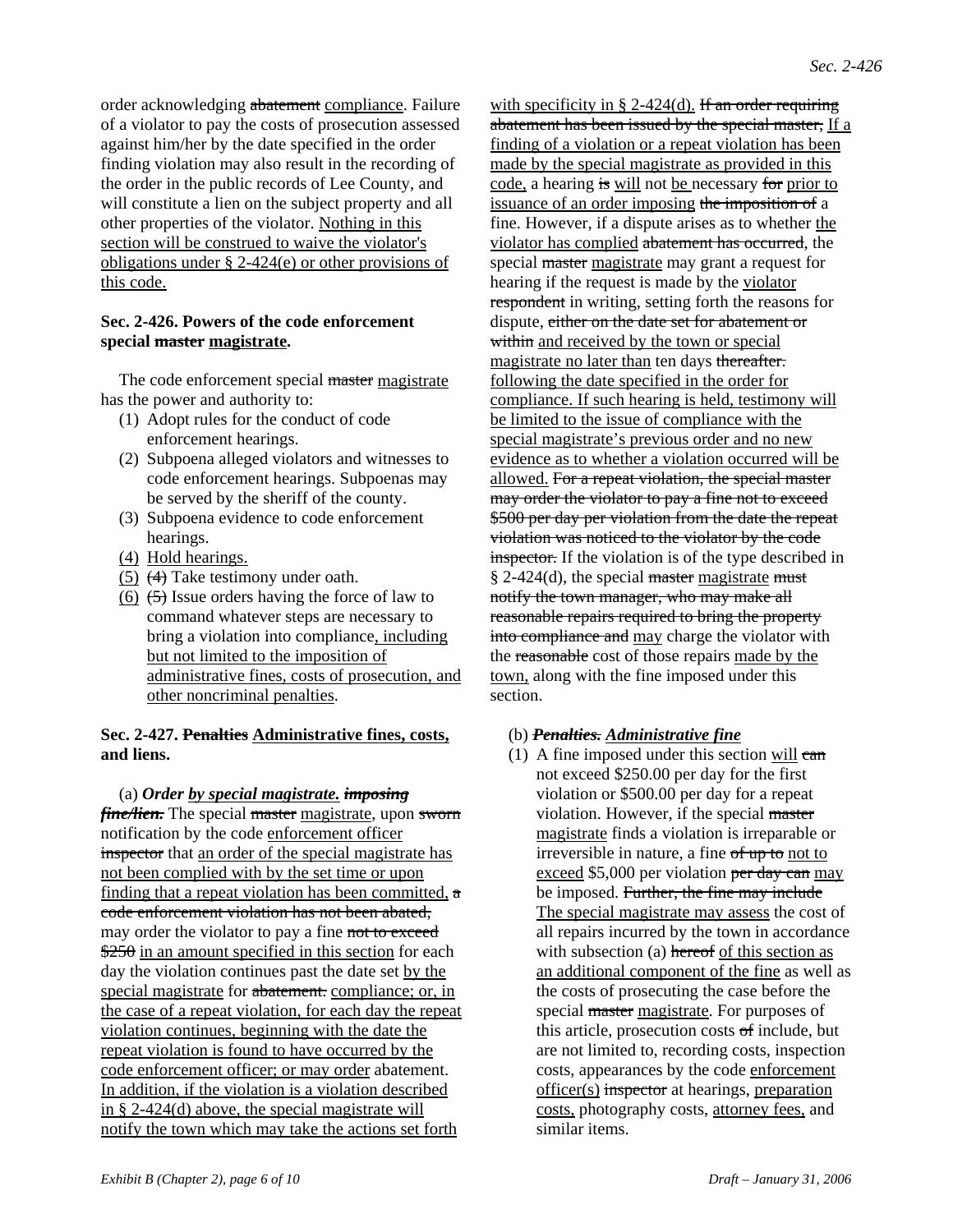- (2) The following factors will be considered by the special master magistrate in determining the amount of the fine or the amount of mitigation necessary, if any: to be imposed:
	- a. The gravity of the violation;
	- b. Any actions taken by the violator to correct the violation; and
	- c. Any previous violations committed by the violator.
- (3) The special master magistrate may mitigate reduce the fine imposed under this section and is authorized to mitigate any such fine at a hearing specifically noticed for such purpose.

(c) *Creation of a lien.* A certified copy of an order imposing fines a fine or a fine plus repair costs, and/or assessing the costs of prosecution, may be recorded in the public records and thereafter will constitute a lien against the land on which the violation exists and upon any real or personal property owned by the violator. Upon petition to the circuit court, such order may be enforced in the same manner as a court judgment by the sheriffs of this state, including execution and levy against the personal property of the violator, but such order will not be deemed to be a court judgment except for enforcement purposes. A fine imposed under this article will continue to accrue until (i) the violator has complied with the order rendered by the special magistrate the violation is abated or until (ii) judgment is rendered in a suit to foreclose the lien, whichever occurs first. A lien arising from a fine imposed under this section runs in favor of the Town of Fort Myers Beach, and the town manager may execute a satisfaction or release of lien entered in accordance with this section. A release or satisfaction of lien may be executed by the mayor on behalf of the entire council. The special master magistrate may authorize the town attorney to foreclose on a lien which remains unpaid for a period of three or more months after filing thereof or sue to recover a money judgment for the amount of the lien plus accrued interest. No lien created under this article may be foreclosed on real property which is a homestead under section 4, article X of the state constitution. The money judgment provisions of this section will not apply to real or personal property which is covered under section 4(a), article X of the state constitution.

(d) *Duration of lien.* A lien established in accordance with the provisions of this article may not continue for a period longer than 20 years after the certified copy of an order imposing the fines and/or assessing the costs of prosecution has been recorded, unless within that time an action to foreclose on the lien is commenced as set forth in § 2-427(c) above in a court of competent jurisdiction. In an action to foreclose on the lien or for a money judgment, the prevailing party is entitled to recover all costs, including a reasonable attorney's fee, that it incurs in the action foreclosure. The town is entitled to collect all costs incurred in recording and satisfying a valid lien. The continuation of the lien effected affected by the commencement of an action will not be enforceable good against creditors or subsequent purchasers for valuable consideration without notice, unless a notice of lis pendens is recorded.

(e) *Jurisdiction over lien.* The special magistrate will retain jurisdiction over all cases in which a lien has been recorded until the lien has been released. Upon a showing of clear and convincing evidence by the violator, the special magistrate has the authority to reduce the lien amount for pay-off purposes, in the following circumstances:

- (1) The violator has come into compliance, but due to circumstances beyond his or her control resulting in extreme financial hardship, the violator cannot pay the full amount necessary to satisfy and release the lien; or
- (2) The violator has not come into compliance, but has a contract to sell the property, contingent upon release of the lien, to a contract purchaser who intends to bring the property into compliance, provided, however, that the contract-purchaser must first enter into an agreement with the town, indicating his intent to bring the property into compliance and a timetable for completing the work, and establishing security for performance. The authority to reduce fines granted to the special magistrate will be applicable to all code enforcement cases in which a lien has been placed on the property and remains unsatisfied.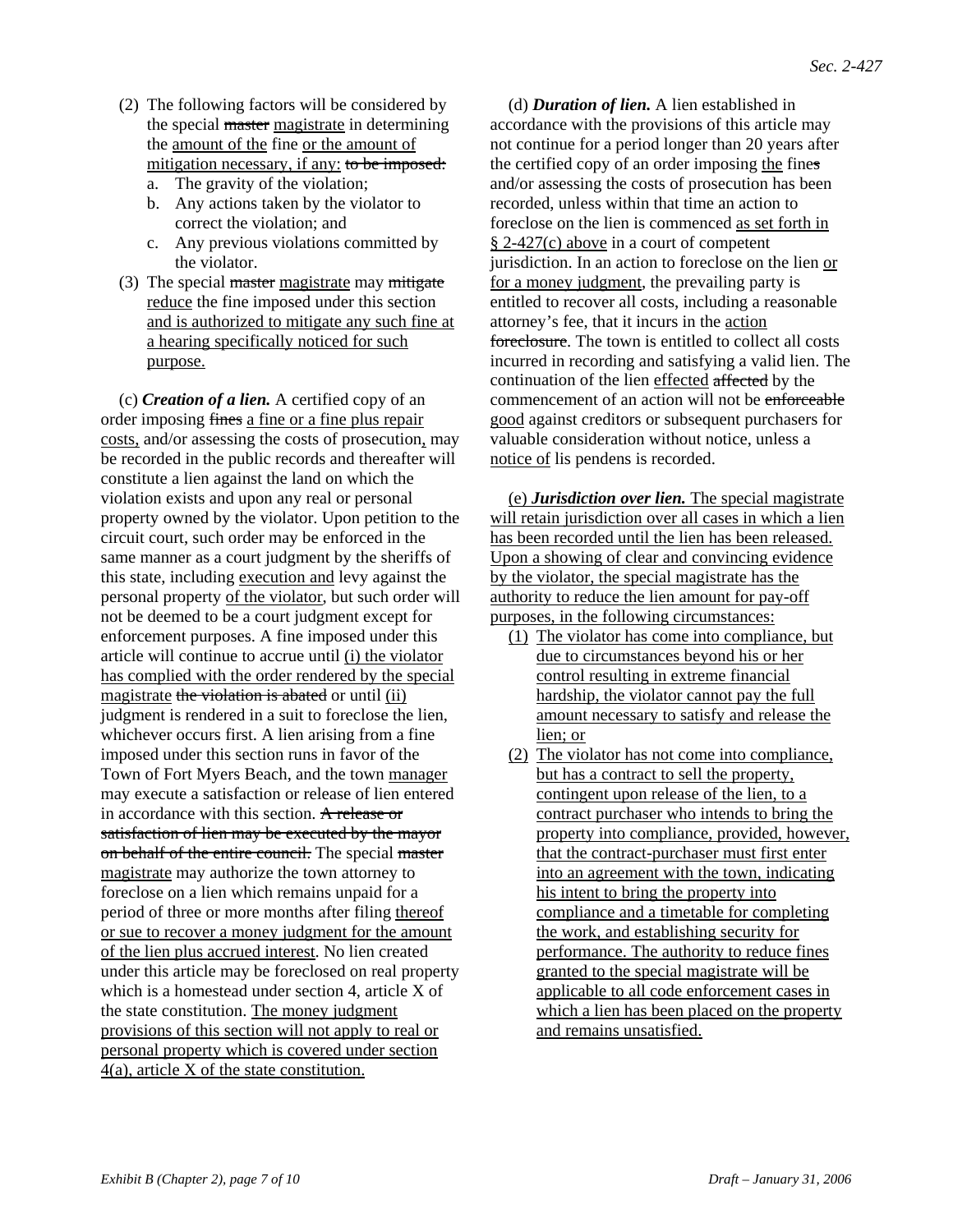#### **Sec. 2-428. Request for rehearing and appeals.**

(a) Either the town or the violator may request a rehearing of the decision of the special magistrate. A request for rehearing will be made, in writing, and will be filed with the clerk within ten business days of the special magistrate's execution of the order. A request for rehearing will be based only on the grounds that the decision was contrary to the evidence or that the hearing involved an error on a ruling of law that was fundamental to the decision of the special magistrate. The written request for rehearing will specify the precise reasons therefor. The special magistrate will make a determination as to whether or not to rehear the matter and his/her decision will be made at a public hearing. If the special magistrate determines that he or she will grant a rehearing, he/she may:

- (1) Schedule a hearing where the parties will be given the opportunity to present evidence or argument limited to the specific reasons for which the rehearing was granted; or
- (2) Modify or reverse the prior order, without receiving further evidence, providing the change is based on a finding that the prior decision of the special magistrate resulted from a ruling on a question of law which the special magistrate has been informed was an erroneous ruling.

Until a request for rehearing has been denied or otherwise disposed of, the order of the special magistrate will be stayed and the time for taking an appeal, pursuant to this section, will not commence to run until the date upon which the special magistrate has finally disposed of the request for rehearing by denying the same, or otherwise.

(b) An aggrieved party, including the town council, may appeal a final order of the special master magistrate to the circuit court. Such an appeal will be limited to appellate review of the record created before the special master magistrate and  $\frac{may}{m}$  will not be a hearing de novo. Any appeal must be filed within 30 days of the special magistrate's execution of the order being appealed in accordance with the Florida Rules of Appellate Procedure. A copy of the notice of appeal must be provided to the special master magistrate, the town attorney, and the town manager.

#### **Sec. 2-429. Notices.**

(a) All notices required by this article will must be provided to the alleged violator by (i) certified mail, return receipt requested, subject to the provisions of  $\S$  2-429(b) below; or (ii) by hand delivery by the sheriff or other law enforcement officer, code inspector, enforcement officer, or other person designated by the director town manager; or (iii) by leaving the notice at the violator's usual place of residence with any person residing therein who is above 15 years of age and informing such person of the contents of the notice; or (iv) in the case of commercial premises, leaving the notice with the manager or other person in charge.

(b) If notice is sent via certified mail, return receipt requested, to the owner of the property in question at the address listed in the Lee County Tax Collector's Office for tax notices, and at any other address provided to the town by such owner, and is returned as unclaimed or refused, notice may be provided by posting as described in subsections  $(c)(1)$  and  $(2)$  below and by first class mail directed to the addresses furnished to the town, with a properly executed proof of mailing or affidavit confirming the first class mailing.

(c)  $(b)$  In addition to provision of notice as set forth in subsection (a), notice may also be served by publication or posting, as follows:

- (1) Such notice will must be published once during each week for four consecutive weeks (four publications being sufficient) in a Lee County newspaper of general circulation. The newspaper must meet the requirements prescribed under F.S. ch. 50 for legal and official advertisements. Proof of publication must be made in accordance with F.S. §§ 50.041 and 50.051.
- (2) In lieu of publication as described in subsection (1), such notice may be posted for at least ten days prior to the hearing or prior to the expiration of any deadline contained in the notice, in at least two locations, one of which must be the property upon which the violation is alleged to exist and the other must be at the Lee County Justice Center. town hall for the Town of Fort Myers Beach. Proof of posting must be by affidavit of the person code inspector posting the notice. The affidavit must include a copy of the notice posted and the date and places of its posting.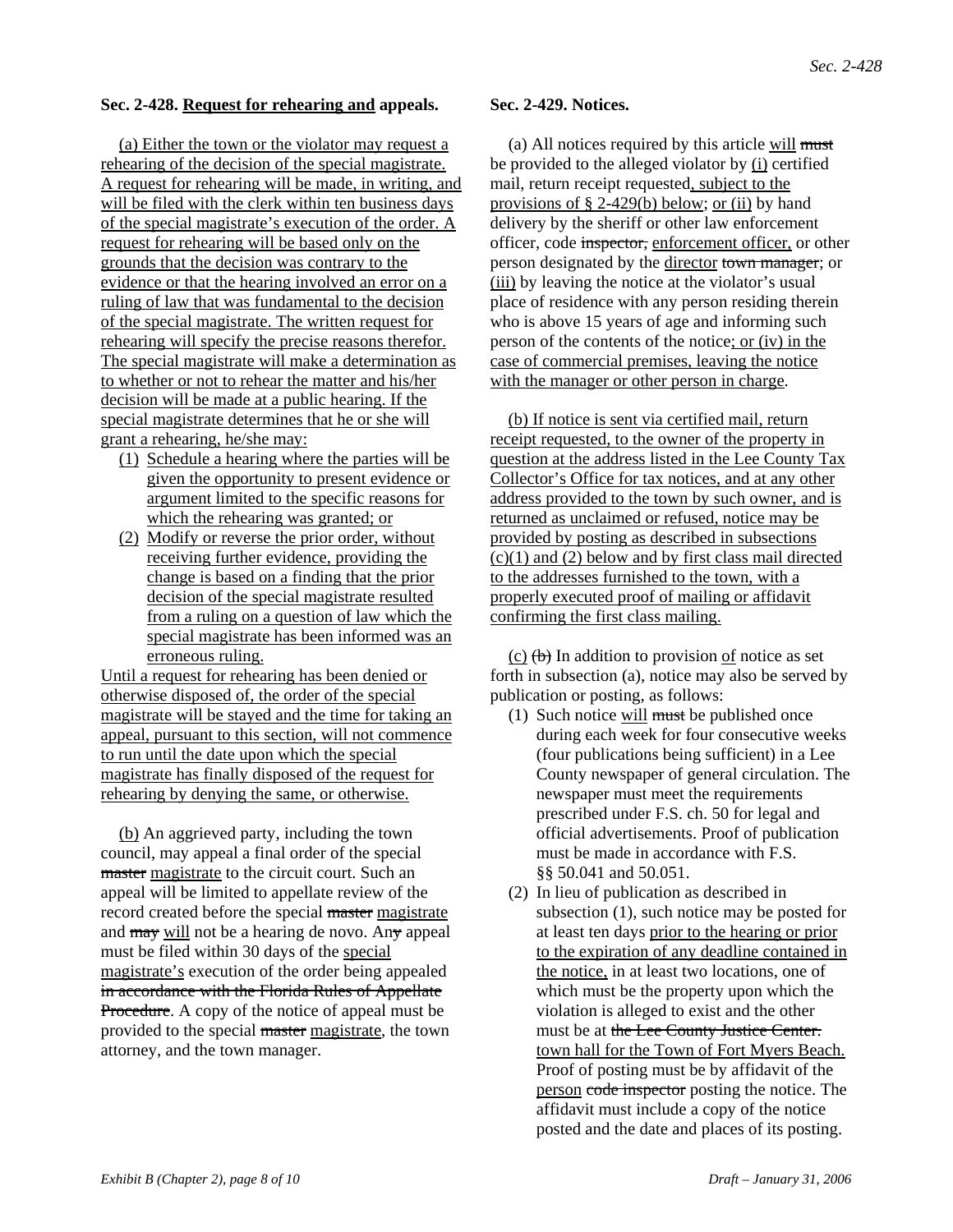(3) Notice by publication or posting may run concurrently with, or may follow, an attempt or attempts to provide notice by hand delivery or by mail as required under subsection (a) above.

 $(d)$  (c) Evidence that an attempt has been made to hand deliver or mail notice as provided in subsections (a) and (b), together with proof of publication or posting as provided in subsection  $\left(\mathbf{b}\right)$ (c), will be sufficient to show the notice requirements of this article have been met, without regard to whether or not the alleged violator actually received such notice.

# **DIVISION 3. CITATIONS**

**Sec. 2-430. Citation procedures; penalties.**

(a) *Code enforcement officer.* As used in this section, "code enforcement officer" means any designated employee or agent of Lee County whose duties duty it is to enforce county codes and ordinances. Whenever the town council contracts with Lee County to provide code enforcement services, Lee County code enforcement officers shall serve as Fort Myers Beach code enforcement officers and shall have the powers as described herein.

(a) (b) *Citation training.* Lee County The director may designate certain county employees or agents as code enforcement officers. The training and qualifications necessary to be a code enforcement officer will be determined by the director county manager or his/her designee. Employees or agents who may be designated as code enforcement officers include, but are not limited to, code inspectors, law enforcement officers, animal control officers, or fire safety inspectors. Designation as a code enforcement officer does not provide the code enforcement officer with the power of arrest or subject the code enforcement officer to the provisions of F.S. §§ 943.085 through 943.255.

# (b) (c) *Citation issuance.*

(1) A code enforcement officer  $\sigma$  code inspector is authorized to issue a citation to a person when, based upon personal investigation, the officer or inspector has reasonable cause to

believe that the person has committed a civil infraction in violation of a duly enacted code or ordinance and that the county court or special magistrate, as applicable, will hear the charge.

- (2) Prior to issuing issuance a citation, a code enforcement officer or code inspector must provide notice to the person that a violation of a county town code or ordinance has been committed and provide a reasonable time within which the violator may correct the violations. Such time period can be no more than 30 days. If, upon personal investigation the code enforcement officer or code inspector finds that the person has not corrected the violation within the time period, a citation may be issued to the violator. If the code enforcement officer or code inspector has reason to believe that the violation presents a serious threat to the public health, safety, or welfare, or if the violation is irreparable or irreversible, or if a repeat violation is found, the code enforcement officer or code inspector is not required to provide a reasonable time in which to correct the violation and may immediately issue a citation to the person who committed the violation.
- (3) A citation issued by a code enforcement officer or code inspector must be in a form prescribed by the town or county and contain the following:
	- a. The date and time of issuance.
	- b. The name and address of the person to whom the citation is issued.
	- c. The date and time the civil infraction was committed.
	- d. The facts constituting reasonable cause.
	- e. The number or section of the code or ordinance violated.
	- f. The name and authority of the code enforcement officer.
	- g. The procedure for the person to follow in order to pay the civil penalty or to contest the citation.
	- h. The applicable civil penalty if the person elects to contest the citation.
	- i. The applicable civil penalty if the person elects not to contest the citation.
	- j. A conspicuous statement that if the person fails to pay the civil penalty within the time allowed, or fails to appear in court to contest the citation, he will be